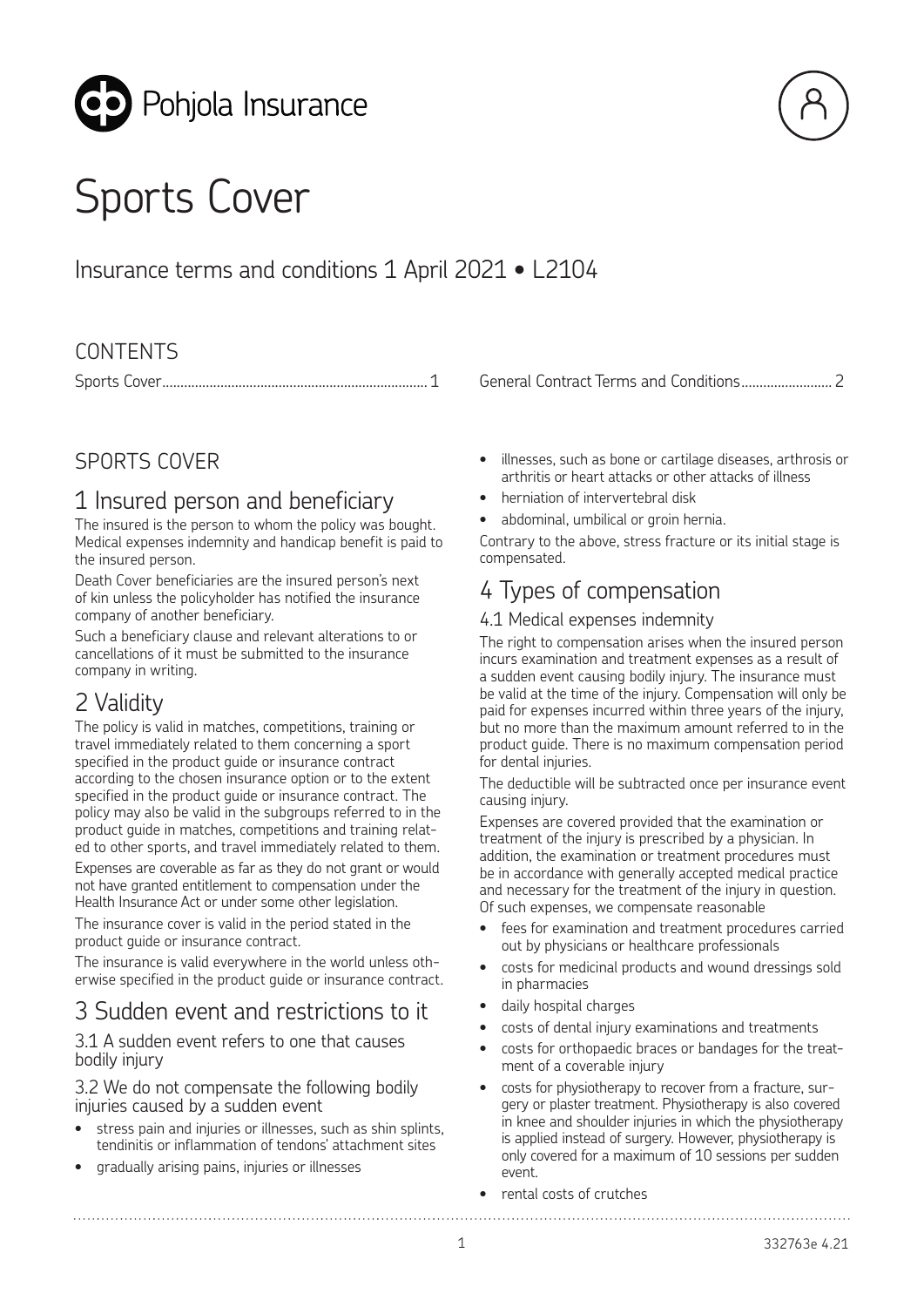- <span id="page-1-0"></span>• cost for clothes and accessories that have been cut open in connection with a coverable procedure
- reasonable travel expenses to the nearest treatment location. Costs incurred by the insured person using his/her own car are covered as reasonable or necessary expenses to the maximum amount of motor vehicle travel costs specified under the decree issued by the Ministry of Social Affairs and Health on the basis of the Health Insurance Act.

The insurance company can choose the medical centre, hospital or clinic in which examinations and treatment measures shall be undertaken, unless this is unreasonably inconvenient for the insured.

The insurance does not cover

- costs for examination or treatment provided by a physiotherapist, with the exception of physiotherapy required for recovery as described above or physiotherapy compensated instead of surgery
- costs of examination or treatment of the following or equivalent: foot therapist, occupational therapist, speech therapist, nutritional therapist, psychologist, neuropsychologist , optician, chiropractor, osteopath, naprapath or massage therapist or equivalent health care professional
- costs of psychotherapy or equivalent treatment
- costs of medical aids, other aids and supplies or artificial limbs, except as described above concerning orthopaedic braces or bandages or rental costs of forearm or underarm crutches
- indirect costs such as accommodation and meal costs.

#### 4.1.1 Filing a claim

The claimant shall submit to the insurance company documentation of the injury, examination and treatment. This must be done by filling in the insurance company's loss report available on the website. If requested, you must also provide additional information in order to settle the claim. Fees charged by doctors for medical statements are not compensated as loss inquiry costs. Claimants must acquire said documentation and information and submit them to the insurance company at their own expense.

The claimant must pay the treatment expenses him/herself and claim reimbursement of the expenses under the Health Insurance Act. Claimants must upon request submit the original receipts to the insurance company.

#### 4.2 Handicap benefit

The right to handicap benefit arises if the insured person suffers permanent handicap caused by a bodily injury incurred from a sudden event that occurred during the validity of the handicap benefit cover and the permanent handicap has continued for three months.

Permanent handicap refers to a medically assessed general handicap which the insured has incurred through an injury and which, according to medical prognosis, is unlikely to be healed. In determining the handicap, only the nature of the injury is taken into account. The individual circumstances of the injured person, such as their profession or leisure-time pursuits, do not affect the determination of the handicap.

The degree of handicap is determined in accordance with the handicap classification decree based on the Workers' Compensation Act and valid when the accident occurred. Injuries are divided into handicap classes 1–20, with class

20 corresponding to full handicap and class 1 to the smallest coverable handicap.

The benefit for full, permanent handicap according to class 20 is paid as a lump sum equal to the sum insured valid at the time the sudden event occurred. For partial, permanent handicap, the benefit is paid as a lump sum equal to as many twentieths of the sum insured as indicated by the handicap class.

A handicap is considered permanent once it has been medically diagnosed as such, and this can be done no sooner than three months and no later than three years after the event. If the degree of handicap changes by at least two handicap classes before three years have elapsed since the event, the amount of benefit must be revised correspondingly. However, no benefit already paid will be recovered.

#### 4.2.1 Filing a claim

The claimant must notify the insurance company in writing of the bodily injury caused by a sudden event by filling in the insurance company's loss report accompanied by any other relevant documentation. In order for the handicap benefit to be processed, the claimant must send upon request an E Doctor's statement to the insurance company, describing the handicap. The fee for a doctor's statement is compensated only if the insurance company has specifically requested for one.

### 4.3 Death benefit

The right to death benefit arises if the insured dies owing to bodily injury caused by a sudden event that occurred during the validity of the death benefit cover.

The compensation is the sum insured valid when the sudden event took place. No benefit will be paid if the insured dies three years after the sudden event occurred.

#### 4.3.1 Filing a claim

The claimant must notify the insurance company in writing of the bodily injury caused by a sudden event For the processing of death benefit, the claimant must provide the insurance company with a death certificate for the insured and official extracts from the population register, or equivalent, on beneficiaries. The insurance company must also be sent, upon request, further documentation by the authorities on the cause of death. Claimants must acquire said documentation and information and submit them to the insurance company at their own expense.

### GENERAL CONTRACT TERMS AND CONDITIONS

The General Contract Terms and Conditions apply to all the types of insurance included in the insurance contract.

The General Contract Terms and Conditions contain the relevant provisions of the Insurance Contracts Act (543/94). The symbol § in brackets refers to the relevant sections of the Insurance Contracts Act in which the matters in question are dealt with. The insurance contract is also subject to certain provisions of the Insurance Contracts Act not appearing from these General Contract Terms and Conditions. Insofar as these General Contract Terms and Conditions differ from the optional provisions of the Insurance Contracts Act, these General Contract Terms and Conditions shall apply to the insurance contract.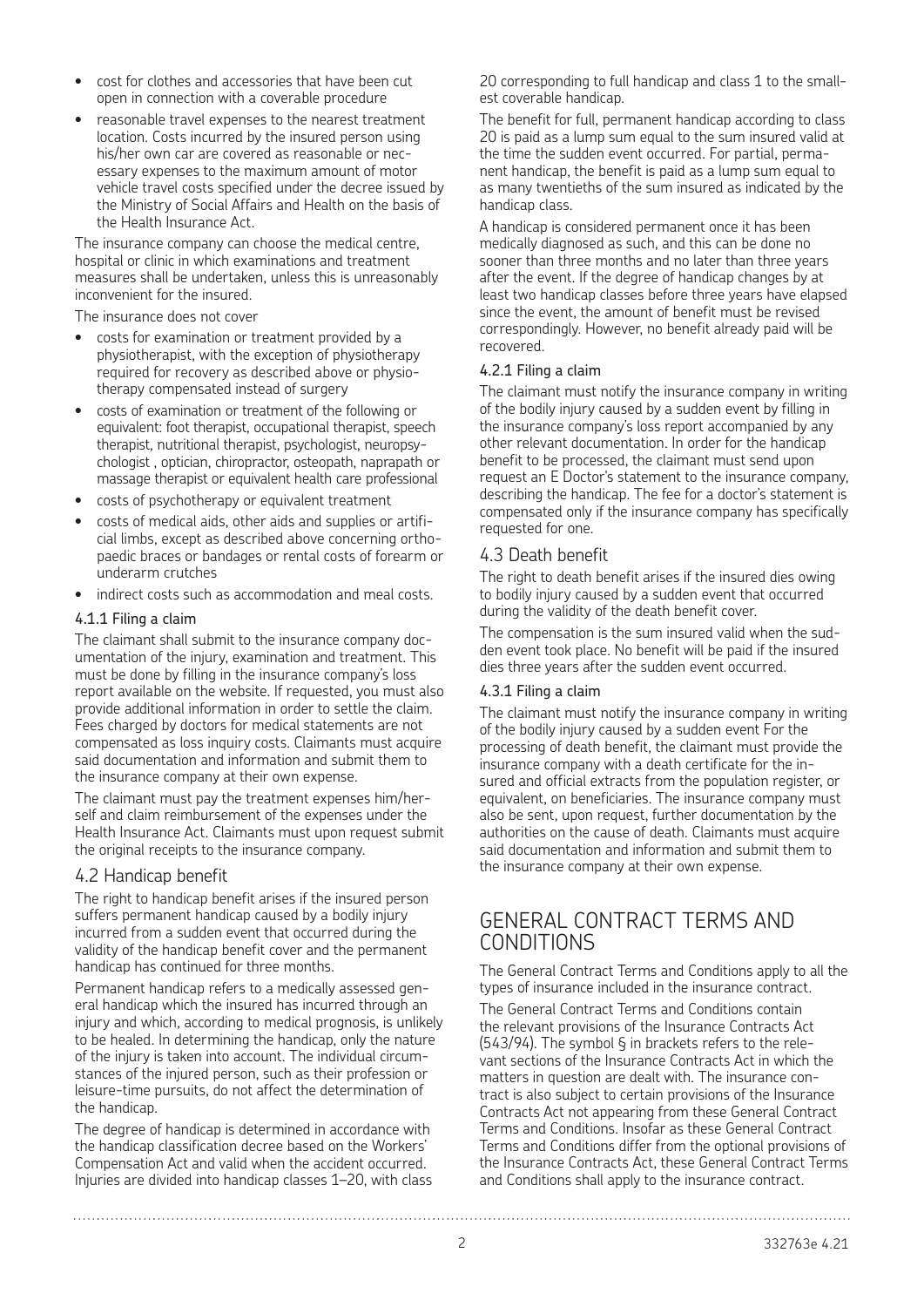# 1 Concepts (§§2 and 6)

**The policyholder** is the party who has concluded an insurance contract with the insurer.

**The insurer** in terms of life insurance is OP Life Assurance Company Ltd. For any other insurance, the insurer is Pohjola Insurance Ltd. In these terms and conditions, the insurer is referred to as 'the insurance company'. The insurers under the contract are stated in the insurance policy.

The **insured person** is the party who is the object of insurance of the person or for whose benefit non-life insurance is valid.

The **insurance period** is the agreed period recorded in the policy document during which the insurance is valid. The insurance contract continues for one agreed insurance period at a time, unless either contracting party gives notice of termination.

The **premium period** is the period for which a premium is paid at regular intervals as agreed.

The **insurance event** is an event for which compensation is paid under the insurance.

**Non-life insurance** is a policy taken out to cover a loss incurred due to material damage, an obligation to pay damages, or other financial loss.

**Insurance of the person, or personal insurance**, is insurance by which a natural person is covered.

**Group insurance** is insurance under which those insured are members of a group as defined in the insurance contract and the premium is paid in full by its policyholder.

### 2 Disclosure of information prior to concluding an insurance contract

#### 2.1 Policyholder's and insured person's obligation to disclose information (§22)

Prior to the insurance being granted, the policyholder and the insured must provide full and correct answers to all questions presented by the insurance company which may affect the assessment of the insurance company's liability. During the validity of the insurance period, the policyholder and the insured must also correct without undue delay any information provided to the insurance company by him/her which he/she has found to be incorrect or insufficient.

#### 2.2 Failure to disclose information under non-life insurance (§§ 23 and 34)

If the policyholder or the insured person has acted fraudulently when fulfilling its obligation to disclose information, the insurance contract is not binding on the insurance company. The insurance company has the right to withhold all premiums paid, even if the insurance is annulled.

If the policyholder or the insured person has wilfully or through negligence which cannot be deemed minor failed in his/her obligation to disclose information under non-life insurance, compensation payable under the insurance can be reduced or disallowed. The effect of the erroneous or deficient information given by the policyholder or the insured person on bringing about the loss or damage will be taken into account when reduction or disallowance is being considered. In addition, the policyholder's and the insured person's intent or the type of negligence and other circumstances will be taken into account.

If, due to incorrect or insufficient information provided by the policyholder or the insured person, the agreed premium is smaller than it would have been had the insurance company been given the correct and full information, the insurance company, when reducing the amount of compensation, takes account of the ratio of the agreed premium to the premium that would have been charged had the information provided been correct and full. If, however, the information provided differs only slightly from the correct and full information, the insurance company is not entitled to reduce the compensation.

For example, in motor vehicle insurance, the actual user of the object of insurance must be reported as the vehicle keeper; any wrong person (so-called ostensible owner or keeper) must not be reported as the vehicle owner or keeper.

#### 2.3 Failure to disclose information under insurance of the person (§24)

If the policyholder or the insured person has acted fraudulently when fulfilling its obligation to disclose information, the insurance contract is not binding on the insurance company. The insurance company has the right to withhold all premiums paid, even if the insurance is annulled.

If the policyholder or the insured person has wilfully or through negligence which cannot be deemed minor failed in their obligation to disclose information under insurance of the person, and the insurance company would have refused to grant the insurance altogether had the full and correct information been provided, the insurance company is free from liability. If the insurance company had granted the insurance only against a higher premium or otherwise on terms other than those agreed, the insurance company's liability is restricted to what corresponds to the agreed premium or the terms on which the insurance would have been granted.

If the above-mentioned consequences of failure to disclose information would lead to a result that is clearly unreasonable from the point of view of the policyholder or another party entitled to compensation, they may be adjusted.

### 3 Beginning of the insurance company's liability and validity of the insurance contract

#### 3.1 Beginning of the insurance company's liability (§11)

If the insurance company has not agreed on any other date individually with the policyholder, the insurance company's liability will commence from the time when the insurance company or the policyholder has submitted or sent an affirmative reply to the offer/bid of the other contracting party.

Payment of the premium for the insurance period is a precondition for commencement of the insurance company's liability

- always in the case of a Sports Cover insurance or a fixed-term travel insurance
- when the insurance company has set the payment of the premium for the first insurance period as a precondition before continuous travel insurance can enter into force, or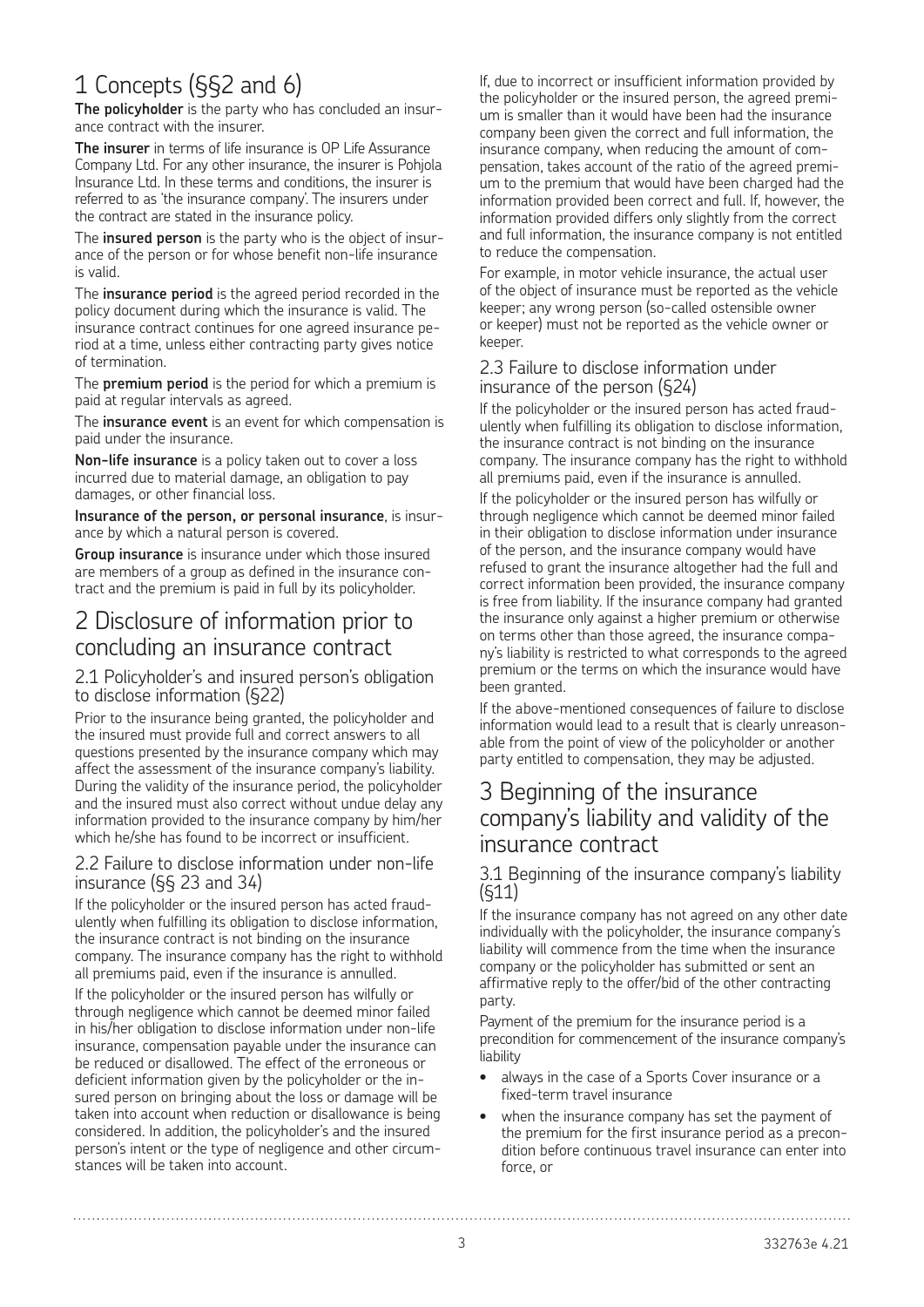• if there are special reasons, for instance, because of the policyholder's earlier default of payment.

The insurance bill contains a mention to this effect.

#### 3.2 Grounds for granting insurance

The insurance premium and other terms of contract are determined according to the policy anniversary. If another insurance is added to the contract, the premium and other contract terms are determined in accordance with the starting date of the added insurance.

Under insurance of the person, the insured person's state of health is assessed and his/her age calculated on the basis of his/her state of health and age at the time he/she gave or submitted the insurance application. The insurance company will not reject an application for personal insurance on the grounds that an insurance event has occurred or that the state of health of the person for whom the application is made deteriorated after the application documents were submitted or sent to the insurance company.

### 3.3 Validity of the insurance contract (§§16 and 17)

After the first insurance period, a non-life insurance contract is valid for one agreed insurance period at a time, unless the policyholder or the insurance company terminates the contract.

After the first premium period, an insurance contract regarding insurance of the person is valid for one agreed premium period at a time, unless the policyholder or the insurance company terminates the contract. However, in the case of life insurance and disability insurance, the insurance company does not have the right to give notice if the terms and conditions of Insurance no longer sold are applied to the said policies.

The insurance contract may also terminate for other reasons referred to in clauses 4.2 and 14 below.

A fixed-term insurance contract is valid for the agreed insurance period. The insurance can, however, be terminated during the insurance period on grounds specified below in clauses 4.2 and 14.

In fixed-term travel insurance, if the journey back to the insured person's country of residence is delayed for reasons beyond his/her control, the validity period of the insurance will be extended by 48 hours.

The validity of Crisis Cover, which can be taken out in connection with motor liability insurance, does not extend beyond that of the motor liability insurance which is the basic component of the insurance package.

### 4 Insurance premium

#### 4.1 Premium payment (§38)

The insurance premium must be paid within one month of the date on which the insurance company sent the premium bill to the policyholder or notified the policyholder of the premium due date.

The premiums of the individual insurance policies included in the same insurance contract are combined into a single premium to be invoiced in one or several instalments as agreed. If a premium arising from a change in the insurance contract is not combined with the earlier agreed instalments, this premium will be invoiced separately. The insurance premium paid for the insurance contract is divided amongst all cover types included in the contract in proportion to the

relationship between the payment and the invoice, so that all continuous insurance types are valid until the same date.

If a payment by the policyholder is not sufficient to cover all the insurance company's insurance premium receivables, the policyholder has the right to decide which of the outstanding premiums the money is to be used for. However, the policyholder's payment will primarily apply to the insurance contract in accordance with the reference data based on the paid bill unless the policyholder has specifically ordered otherwise in writing in connection with the payment.

### 4.2 Delayed premium (§39)

If the policyholder has neglected to pay the premium in part or in full by the due date as referred to under clause 4.1, the insurance company has the right to terminate the entire insurance contract 14 days after sending a notice of termination. Such termination may also be carried out by one insurance company referred to in clause 1 on behalf of another

However, if the policyholder pays the outstanding premium in full before the end of the notice period, the insurance contract will not be terminated at the end of the notice period. The insurance company will state this option in its notice of termination.

If the delay of payment is caused by the policyholder's financial difficulties resulting from illness, unemployment or other special reason primarily beyond the policyholder's control, then despite the notice given, the insurance will not expire until 14 days after the obstacle in question has ceased to exist. The contract will, however, expire three months from the end of the notice period, at the latest. The notice of termination will state this option concerning continuation of the insurance for a fixed period. The policyholder must notify the insurance company in writing of the financial difficulties referred hereto during the notice period at the latest.

If the premium is not paid by the due date referred to under clause 4.1 above, penalty interest must be paid for the period of delay in accordance with the Interest Act.

The insurance company is entitled to compensation for costs incurred due to collection of insurance premiums under the Act on the Collection of Debts. If the insurance company has to collect an unpaid insurance premium through legal action, it is also entitled to being recompensed for the statutory fees and charges incurred due to legal proceedings.

The insurance company may transfer outstanding amounts for collection by a third party.

#### 4.3 Minimum insurance premium

The premium for any insurance period, including tax, is at least the minimum amount separately confirmed in the insurance policy or product guide for each insurance line. The insurance period refers to a period of up to one year during which the insurance is valid at a time under the contract.

#### 4.4 Returning of premium at the termination of a contract (§45)

If the insurance terminates before the date agreed, the insurance company is entitled only to the premium for the period during which it was liable. The rest of the premium paid is returned to the policyholder.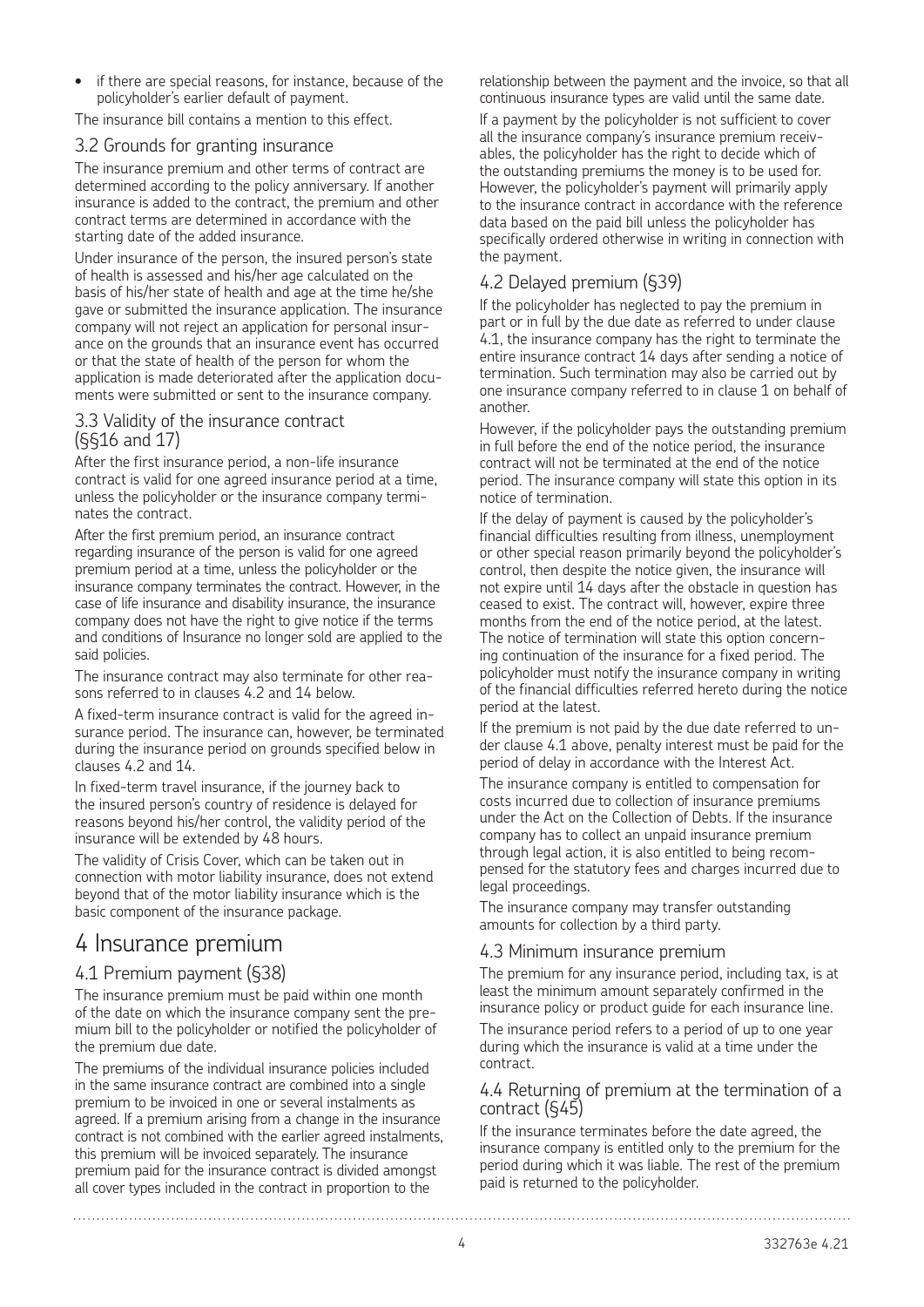When determining the amount of returnable premium, the validity is calculated in days according to the insurance period to which the premium pertains.

The annual premium for policies with seasonal rating is, however, divided between months relative to risk, and upon the expiry of the policy the remainder of the previously paid premium for the insurance period will be refunded.

However, the premium is not returnable in cases stated below in this clause or if the policyholder or the insured person has acted fraudulently in the circumstances referred to in clauses 2.2 or 2.3 above. The premium is not returned separately if the returnable sum is smaller than the sum in euros specified in the Insurance Contracts Act.

In insurance policies where the risk of loss or damage or the policy's management fees are highest at the outset of the policy's validity, however, the insurance premium for the first insurance period or premium period is always the minimum premium specified in the policy document or product guide. The minimum premium corresponding to the policy's management fees may also be charged for periods following the first insurance period or premium period.

#### 4.5 Setoff against premiums to be refunded

The insurance company may deduct any outstanding premiums overdue and other overdue receivables from the premium to be returned. Furthermore, as regards Extrasure insurance policies, a setoff can be made on behalf of all of the insurance companies that may be acting as insurers in the Extrasure contract.

# 5 Policyholder's obligation to disclose information about any increase in risk (§§26, 27 and 34)

#### 5.1 Increase in risk under non-life insurance

The policyholder must notify the insurance company of any essential change, during the insurance period, in the circumstances stated at the time of concluding the contract or in the state of affairs recorded in the policy, which has increased the risk of loss or damage, and which the insurer cannot be deemed to have taken into account when concluding the contract. The policyholder must notify the insurance company of any such changes no later than one month of receipt of the annual bulletin following such a change. The insurance company will remind the policyholder of this obligation in the annual bulletin.

Changes resulting in increased risk may include repairs, alterations or extensions of the insured object, its altered use, surrender to the use of others than those insured for a continuous period exceeding three months, or transfer to other than homelike premises.

As regards motor vehicle insurance, changes resulting in increased risk can be, for instance, changing the use of a motor vehicle so that its use requires a permit or so that it can be rented, changing the domicile of a motor vehicle or use of the vehicle mainly abroad, or increasing the power of a vehicle's engine or exchanging the engine for a more powerful one.

As regards professional liability insurance, changes resulting in increased risk may include a change in the type or extent of operations.

As regards horse insurance, changes resulting in increased risk may include entering a horse originally designated for breeding purposes into races.

As regards boat insurance, changes resulting in increased risk may include changing the use of a boat so that it can be used professionally or rented, changing the boat's structure for competitive use or increasing the boat's motor power by over 20% of the amount specified in the insurance contract.

If the holder of a non-life insurance policy has wilfully or through negligence which cannot be deemed minor failed to notify the insurance company of the increased risk, any compensation may be reduced or disallowed. The effect of the changed, risk-increasing circumstance on the occurrence of the loss or damage is taken into account when considering whether to reduce or disallow the compensation. The policyholder's intent or the type of negligence and any other circumstances will also be taken into account.

If, due to incorrect or insufficient information provided by the policyholder or the insured person, the agreed premium is smaller than it would have been had the insurance company been given the correct and full information, the insurance company, when reducing the amount of compensation, takes account of the ratio of the agreed premium to the premium that would have been charged had the information provided been correct and full. If, however, the information provided differs only slightly from the correct and full information, the insurance company is not entitled to reduce the compensation.

### 5.2 Increase in risk under insurance of the person

The policyholder must notify the insurance company of any changes in factors increasing risk that were reported when the insurance contract was concluded and that are relevant in terms of assessment of the insurance company's liability, such as changes in profession/occupation, leisure time activities or place of residence, or the termination of any other insurance cover. A change resulting in increased risk may be, for instance, residence abroad of the insured person for over a year on a continuous basis. The policyholder must notify the insurance company of any such changes no later than one month of receipt of the annual bulletin following such a change. Changes in the person's state of health do not have to be reported. The insurance company reminds policyholders in the annual bulletin of their disclosure obligation.

If, in the case of insurance of the person, the policyholder has wilfully or through negligence which cannot be deemed minor failed to notify the insurance company of increased risk as mentioned above, and the insurance company would not, as a result of the changed circumstances, have kept the insurance in force, the insurance company is released from liability. If, however, the insurance company would have continued the insurance but only for a higher premium or on other terms, the insurance company's liability is limited to that which corresponds to the insurance premium or the terms on which the insurance would have been continued.

If the above-mentioned consequences of failure to disclose information lead to a result that is clearly unreasonable from the point of view of the policyholder or another party entitled to compensation, they may be adjusted.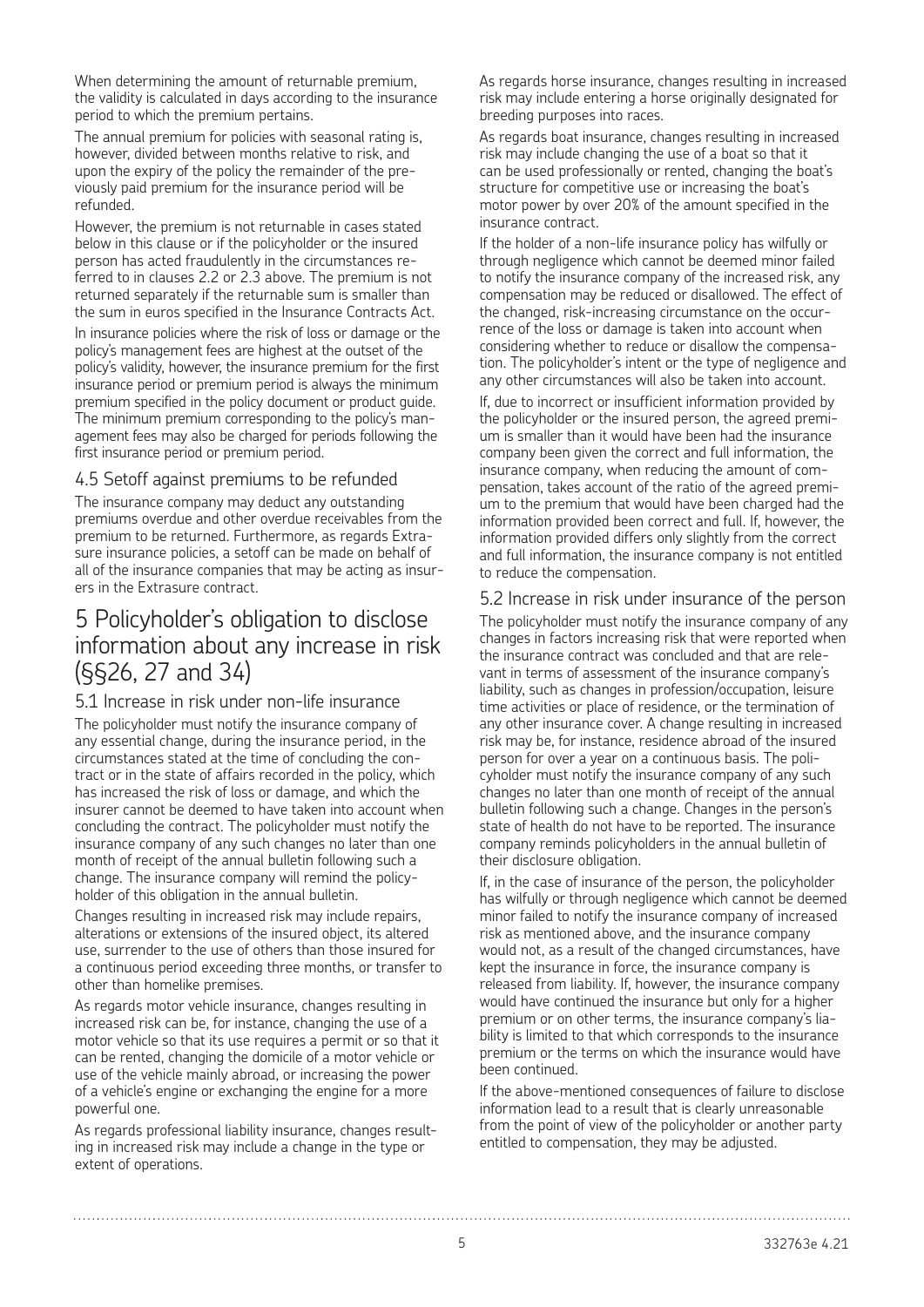### 6 Obligation to prevent and limit loss or damage under non-life insurance

### 6.1 Obligation to observe safety regulations (§§31 and 34)

The insured person must observe the safety regulations recorded in the insurance policy, the insurance terms and conditions or otherwise provided in writing. If the insured has wilfully or through negligence which cannot be deemed minor failed to observe the safety regulations, the insurance company may reduce or disallow any compensation payable to them. The effect of the failure to observe the safety regulations on the occurrence of the loss or damage is taken into account when considering whether to reduce or disallow compensation. The insured's intent or the type of negligence and any other circumstances will also be taken into account.

#### 6.2 Obligation to prevent and limit loss or damage (salvage obligation) (§§32, 34 and 61)

In the case of an insurance event or the immediate threat of one, the insured person must, in accordance with his/ her abilities, take the necessary action to prevent or limit the loss or damage. If the loss or damage is caused by a third party, the insured must take the necessary action to uphold the insurance company's right vis-à-vis the liable party. The insured person must, for instance, attempt to establish the identity of the tort-feasor. If the loss or damage resulted from a punishable act, the insured person must, without delay, report it to the police and sue the offenders if the insurance company's interest so requires. The insured person must, in other respects, too, observe all instructions given by the insurance company aimed at preventing and mitigating loss or damage.

With respect to motor vehicle insurance, in the case of loss or damage due to fire, theft, vandalism or a collision with some other deer than a reindeer, the insured must immediately report to the local police. If a motor vehicle is stolen or permanently lost abroad, a notification must also be made to the Finnish police. If the insurance company so requires, a police investigation must be held at other times, too, and the related investigation report must be submitted to the insurance company.

Should the keys to the vehicle or any similar device needed for starting the vehicle, such as key cards, be lost, the immobiliser must immediately be coded so that the lost keys cannot be used for starting the vehicle. Before coding, the vehicle must have been locked with a mechanical locking device which cannot be opened with the lost key.

The insurance company will indemnify for reasonable expenses incurred due to fulfilling the above duty of salvage even if the sum insured would thus be exceeded.

If the insured person has wilfully or through negligence which cannot be deemed minor failed to observe the duty of salvage referred to above, the insurance company may reduce or disallow the compensation payable to them. The effect of the failure to observe the duty of salvage on the occurrence of the loss or damage is taken into account when considering whether to reduce or disallow the compensation. The insured's intent or the type of negligence and any other circumstances will also be taken into account.

#### 6.3 Failure to observe the safety regulations and the duty of salvage under liability insurance (§§31 and 32)

Under liability insurance, negligence on the part of the insured person will not lead to compensation being reduced or disallowed.

However, if the insured person has wilfully or through gross negligence failed to observe the safety regulations or the duty of salvage, or if the insured person's use of alcohol or other intoxicant has contributed to the negligence, compensation may be reduced or disallowed.

If the insured has through gross negligence failed to observe the safety regulations or the duty of salvage or if the insured person's use of alcohol or other intoxicant has contributed to the negligence, the insurance company will nevertheless pay from the liability insurance that part of the compensation which the natural person who has suffered the loss or damage has been unable to collect because of the insured person's state of insolvency as authenticated by distraint or bankruptcy.

# 7 Causing an insurance event

#### 7.1 Non-life insurance (§§30 and 34)

The insurance company is released from liability to the insured if the insured person has wilfully caused the insurance event.

If the insured has caused an insurance event through gross negligence or if the insured person's use of alcohol or some other intoxicant has contributed to the insurance event, the compensation payable to them may be reduced or disallowed.

The effect of the insured's action on the occurrence of the loss or damage is also taken into account in considering whether the compensation is to be reduced or disallowed in the above-mentioned cases. The insured person's intent or the type of negligence and other circumstances will also be taken into account.

As regards motor vehicle insurance, if the insured has caused an insurance event while driving a motor vehicle with at least 1.2 per mille of alcohol in his/her blood, or a minimum of 0.53 mg of alcohol per litre of exhaled air while driving or immediately after it, or if the insured's ability to perform the required tasks was considerably diminished due to the influence of an intoxicant other than alcohol or due to the combined effect of alcohol and another intoxicant, compensation is paid only to the extent that any other circumstances have contributed to the loss or damage.

If the insured was driving the vehicle at the time of loss with at least 0.5 per mille of alcohol in his/her blood, or a minimum of 0.22 mg of alcohol per litre of exhaled air while driving the vehicle or immediately after it, or if the insured's ability to perform the required tasks was diminished due to the influence of an intoxicant other than alcohol or due to the combined effect of alcohol and another intoxicant, compensation is reduced in proportion to the extent of the loss attributable to him/her.

As regards liability insurance, if the insured person has caused an insurance event through gross negligence or if his/her use of alcohol or other intoxicant has contributed to the insurance event, the insurance company will nevertheless pay that part of the compensation which the natural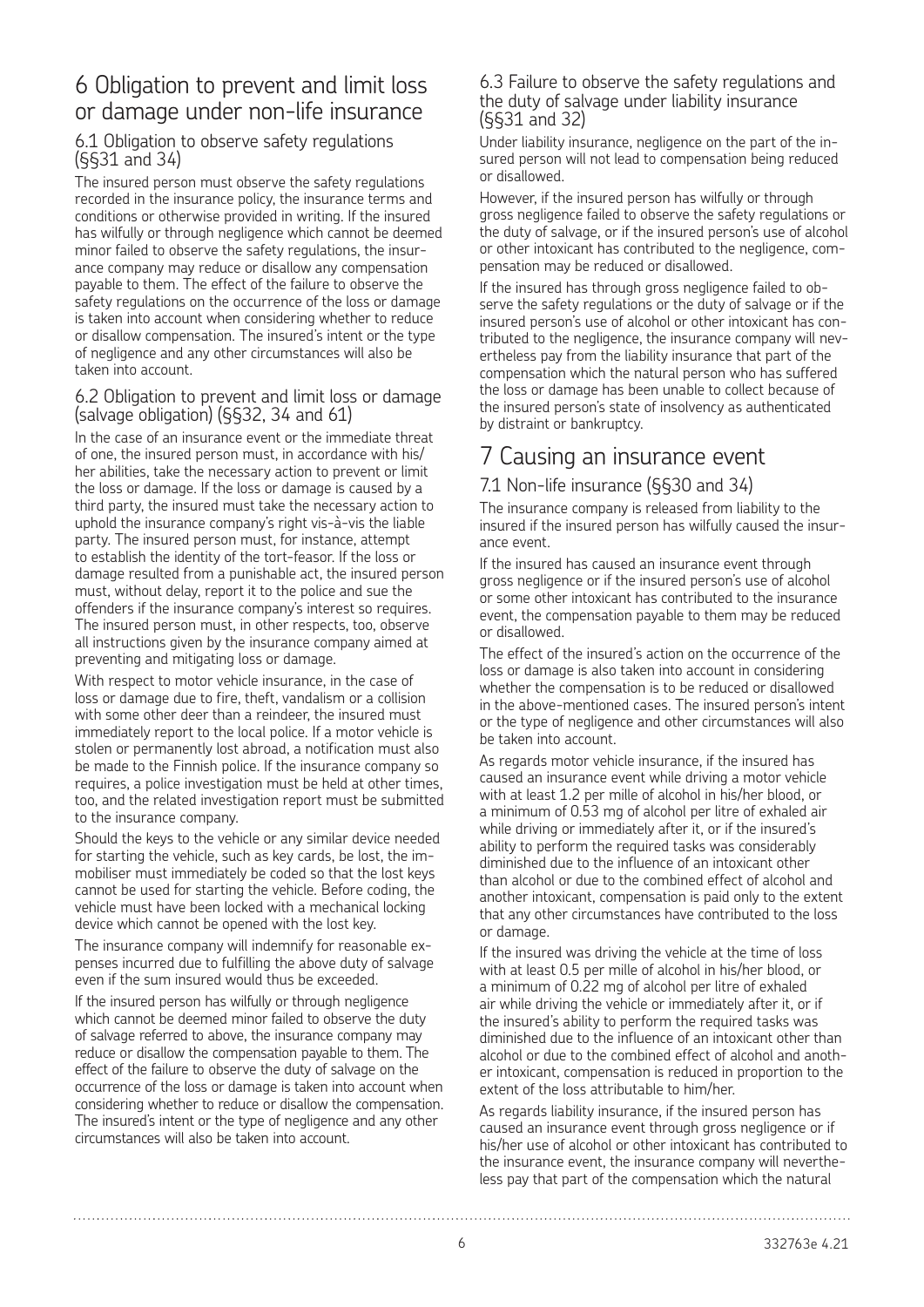person who has suffered the loss or damage has been unable to collect because of the insured persons state of insolvency as authenticated by distraint or bankruptcy.

### 7.2 Insurance of the person (§§28 and 29)

The insurance company is released from liability to any insured person who has wilfully caused an insurance event.

If the insured has caused the insurance event through gross negligence, the insurance company's liability may be reduced, depending on what is deemed reasonable in the circumstances.

If a person entitled to compensation or benefit other than the insured has wilfully caused the insurance event, the insurance company is released from liability to such party. If such a person has caused the insurance event through gross negligence or he/she was at an age or in a state of mind which meant that he/she could not be sentenced for a crime, the compensation or part of the compensation may be paid to him/her, but only when this is deemed reasonable considering the circumstances in which the insurance event was caused.

If the insured has died, the other parties entitled to compensation are paid that part of the compensation which is not paid to the person or persons who caused the insurance event.

### 8 Identification with another person under non-life insurance (§33)

The provisions set out above concerning the insured person with regard to causing an insurance event, observing the safety regulations or the duty of salvage also apply to a person:

- 1. who, with the consent of the insured person, is responsible for a motor-driven or towed vehicle, vessel or aircraft covered by the insurance. Consent refers to permission given by the insured to drive the above-mentioned vehicle or to use it in some other way, or to consent evident from the circumstances.
- 2. who, jointly with the insured person, owns the insured property and uses it jointly with them, or
- 3. who co-habits with the insured person and uses the insured property jointly with them.

The conditions stated above concerning the insured with regard to observing the safety regulations also apply to a person who, on the basis of their employment or official post with the policyholder, are responsible for supervising the observance of such regulations.

### 9 Beneficiary clause under insurance of the person

#### 9.1 Beneficiary

The policyholder has the right to name a person (beneficiary) who is entitled to compensation instead of the policyholder or the insured person. The policyholder may change or cancel the beneficiary clause if the insurance event to which the clause is intended to be applied has not occurred.

If the beneficiary clause is valid, the benefit payable due to the death of the insured person is not part of the insured person's estate. The benefit is part of the insured person's estate when there is no beneficiary clause and the benefit

is not in the terms and conditions of the insurance set out to be payable to the policyholder.

#### 9.2 Form of the beneficiary clause

A beneficiary clause, its cancellation or amendment is null and void unless it has been submitted to the insurance company in writing.

#### 9.3 Form of the beneficiary clause under group insurance

The insurance company and the policyholder agree on the beneficiary clause in the group insurance contract.

The policyholder may change the beneficiary if the right to do this has been agreed in the group insurance contract.

If the beneficiary clause is valid, the benefit payable due to the death of the insured person is not part of the insured person's estate. The benefit is part of the insured persons estate if there is no beneficiary clause and if the benefit is not payable to the policyholder under the insurance terms and conditions.

# 10 Claims settlement procedure

### 10.1 Duties of claimant (§§69 and 72)

The claimant shall immediately notify the insurance company of the loss event. All crimes must be reported to the local police without delay.

The claimant must provide the insurance company with documents and information necessary for the assessment of the insurance company's liability. These include documents and information which confirm whether an insurance event occurred, the extent of the loss or damage and who is to be indemnified, who was driving the motor vehicle and whether alcohol or other intoxicants contributed to the occurrence of the insurance event.

The claimants shall acquire and submit to the insurance company said documentation and information at their own cost, unless otherwise agreed. The claimant shall keep any documents and information for at least six months from submitting a claim for compensation and supply them to the insurance company upon request.

For instance, the insured must not, by leaving the scene of the accident, through some other action which prevents the investigation or by consuming alcohol after the loss or damage, impede or prevent the disclosure of a fact which would be significant to the assessment of the insurance event and the liability of the insurance company.

Before any repairs, the insurance company must be given the opportunity to inspect the damaged property in order to establish the cause of damage and whether the damage is coverable under the insurance. If repairs have been initiated without giving the insurance company the opportunity to inspect the damage, the repair work must be documented by, for example, taking photos and keeping any damaged parts. A damaged object must not be disposed of without special reason.

The insurance company is not required to pay compensation before it has received the above documentation.

If the claimant has, after the insurance event, fraudulently provided the insurance company with incorrect or insufficient information relevant to the assessment of the insurance company's liability, their compensation may be reduced or disallowed, depending on what is reasonable in the circumstances.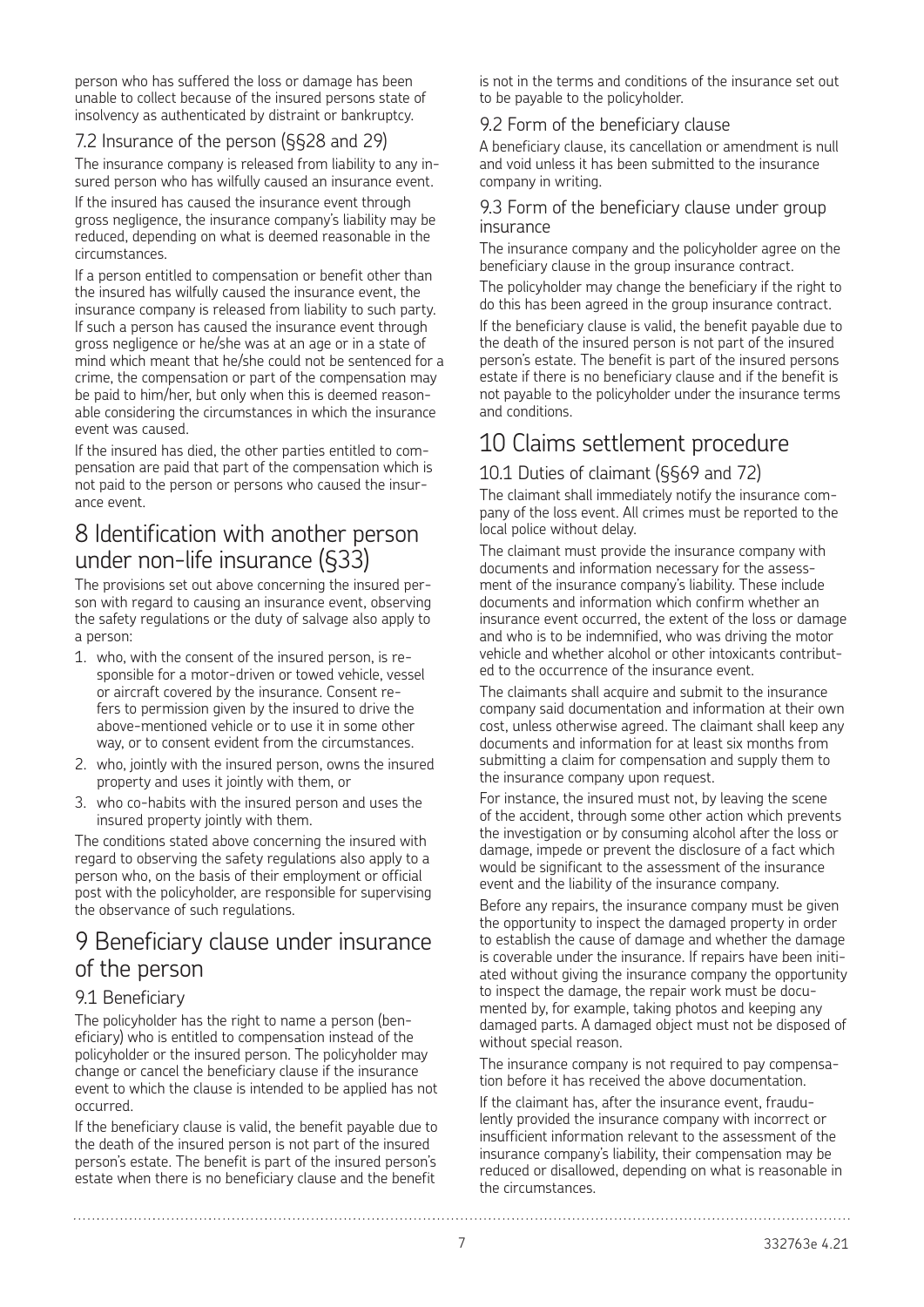Insurance companies share a non-life insurance information system which can be used in processing claims to check claims submitted to different companies. After a loss or damage, the insurance company also has the right to investigate the fault and driving style data recorded in the vehicle data system insofar as this is necessary for the assessment of the insurance company's liability.

#### 10.2 Limitation on right to obtain compensation (§73)

A claim for compensation must be presented to the insurance company within 12 months of the date when the claimant became aware of the insurance and was informed of the insurance event and the damaging consequences of that event. A claim for compensation must in any case be presented within 10 years of the date when the insurance event occurred or, in the case of insurance taken out against bodily injury or liability for damages, the damaging consequences were caused. Reporting an insurance event is comparable to presenting a claim. If the claim is not presented within the said period, the claimant loses his/her right to obtain compensation.

### 10.3 Setoff against compensation

The insurance company may deduct any outstanding premiums overdue and other outstanding overdue amounts from compensation. Furthermore, as regards Extrasure insurance policies, a setoff can be made on behalf of all of the insurance companies that may be acting as insurers in the Extrasure contract.

#### 10.4 Persons covered by property insurance (§62)

Property insurance is valid for the benefit of the owner, the person who has purchased the property under a provision regarding reservation of title, the holder of a right of lien and a right of retention or some other party who bears the risk pertaining to the property.

### 10.5 Effect of sanctions on compensation

The insurance company, its subsidiary or a partner in a network underwriting insurance locally is under no obligation to pay indemnity, damages, prevention costs or investigation and legal expenses or any other financial resources if paying them is contrary to sanctions, other restrictive actions or legislation imposed by the Finnish government, the United Nations, the European Union, the United States of America or the United Kingdom or their competent authorities or governing bodies.

# 11 Lodging an appeal against a decision taken by the insurance company (§§8, 68 and 74)

### 11.1 Right to correct

If a policyholder or claimant suspects that the insurance company has made a mistake in its claim settlement decision, he/she has the right to obtain more information about matters which have led to the decision. The insurance company will revise the decision if the new investigations give cause to do so.

### 11.2 FINE and the Consumer Disputes Board

The Finnish Financial Ombudsman Bureau (www.fine.fi) offers free and independent advice and assistance. The Finnish

Financial Ombudsman Bureau and the Finnish Insurance Complaints Board also give settlement recommendations in civil action cases. FINE does not handle a dispute pending in the Consumer Disputes Board or a court of law or processed by the Consumer Disputes Board or a court of law.

A decision made by an insurance company may also be submitted to the Consumer Disputes Board (www.kuluttajariita.fi). Before submitting a matter to the Consumer Disputes Board, consumers should first consult the Local Register Office's Consumer Advice services (www.kuluttajaneuvonta.fi). The Consumer Disputes Board will not process any disputes that are pending or already processed at the Finnish Insurance Complaints Board or a court of law.

### 11.3 District court

If the policyholder or claimant is dissatisfied with the insurance company's decision, he/she may bring action against the insurance company.

Action against the insurance company's decision must be brought within three years of the policyholder or claimant being informed in writing about the insurance company's decision and the time limit. The right to bring action ceases once the time limit has expired.

Handling of a case by a board will interrupt the limitation period for the right to bring action.

As regards boat damage, an indemnity adjustment by the Average Adjuster in Finland must be obtained before court proceedings (Act on Indemnity Adjustments by the Average Adjuster, 10/1953).

# 12 The insurance company's right of recovery (§75)

The insured person's right to claim damages from a third party which is held liable transfers to the insurance company up to the amount of compensation paid by the insurance company.

If the loss or damage was caused by a third party as a private person or as an employee, a civil servant or any other person comparable to these as referred to in chapter 3, section 1 of the Tort Liability Act, or as the owner, keeper, driver or passenger of a vehicle, the right of recovery will be transferred to the insurance company only if the person in question caused the insurance event wilfully or through gross negligence or is held liable regardless of the nature of his/her negligence.

In addition to the above, if the loss or damage was caused while driving a motor vehicle, the insurance company also has the right to reclaim the compensation it has paid owing to the loss if the driver caused the loss or damage with at least 1.2 per mille of alcohol in his/her blood while driving or immediately after it, or if the driver had a minimum of 0.53 mg of alcohol per litre of exhaled air, or if the driver's ability to perform the required tasks was considerably diminished due to the influence of an intoxicant other than alcohol or due to the combined effect of intoxicants.

As regards insurance of the person, the insurance company has the right of recovery vis-à-vis a third party only in the case of compensation paid for loss of property or costs incurred due to illness or accident.

If the loss or damage was caused by using a motor vehicle in traffic, an insurance company that has paid compensation under a voluntary insurance policy has the right of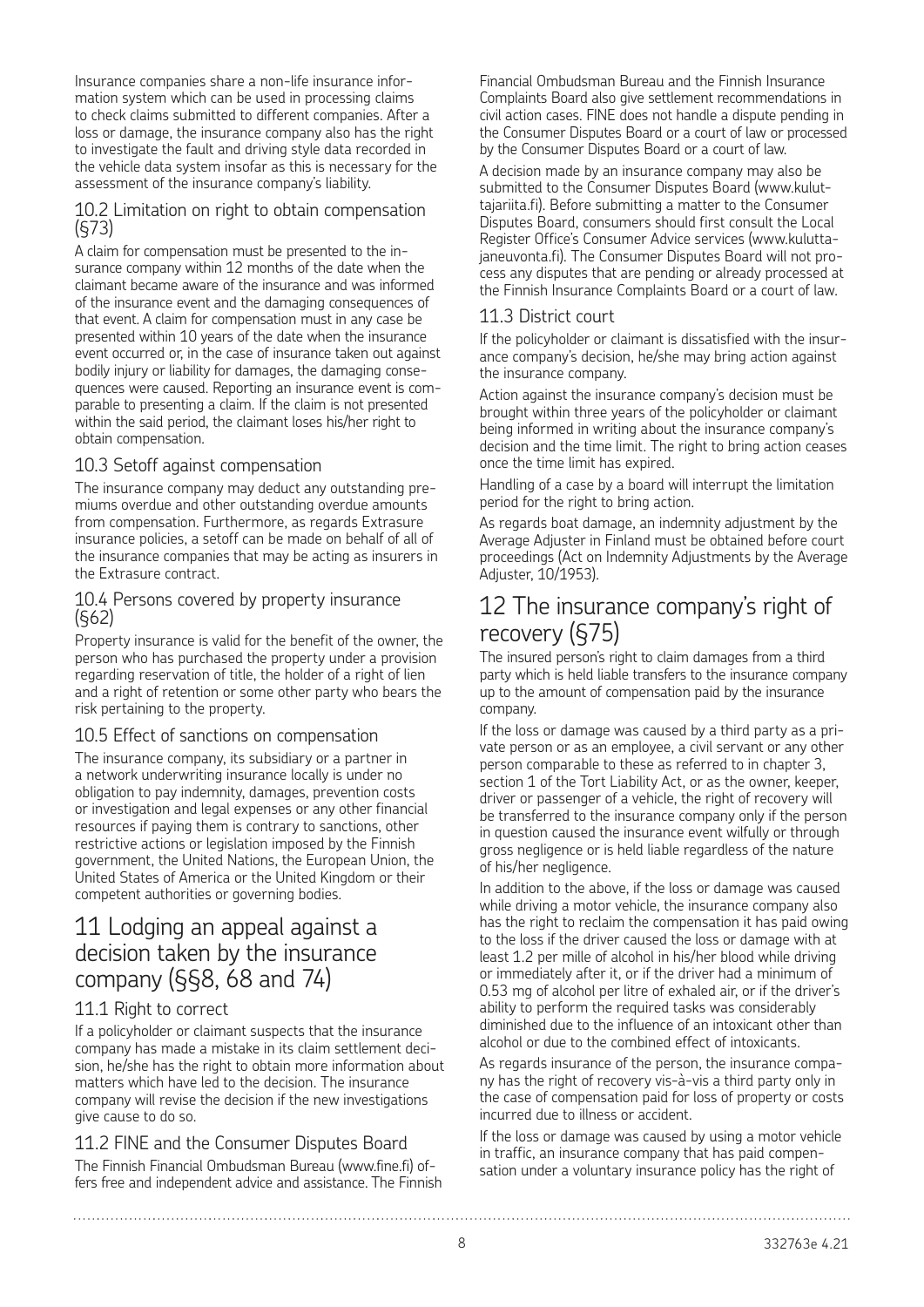recourse towards the motor liability insurance company, up to the amount of compensation paid by the former.

# 13 Altering an insurance contract

13.1 Altering the terms of contract during the insurance period under non-life insurance (§18) The insurance company has the right to alter the insurance premiums or other terms of contract during the insurance period to correspond to the changed circumstances if

- 1. the policyholder or the insured has neglected his/her obligation to disclose information as referred to in clause 2.1 above; or
- 2. during the insurance period, a change as referred to in clause 5 above has occurred in the circumstances recorded in the insurance policy or reported by the policyholder or the insured person to the insurance company at the time the contract was entered into.

After being informed of said change, the insurance company will notify the policyholder without undue delay of how and from what date the premium or other terms of contract will be altered. The notification shall state that the policyholder has the right to cancel the insurance.

#### 13.2 Altering the terms of contract during the insurance period under insurance of the person (§20)

The insurance company has the right to alter the insurance premiums or other terms of contract during the insurance period to correspond to the changed circumstances if

- 1. the policyholder or the insured person has wilfully or through negligence which cannot be deemed minor failed to observe his/her obligation to disclose information as referred to in clause 2.1 above, and if the insurance company, had it been given the correct and full information, had granted the insurance only against a higher premium or otherwise on terms other than those agreed; or
- 2. the policyholder or the insured person has acted fraudulently in observing his/her obligation to disclose information as referred to in clause 2.1 above and, regardless of this, the insurance is binding on the insurance company on the basis of clause 2.3 due to the adjustment of the consequences of the failure to disclose information; or
- 3. during the insurance period, a change as referred to in clause 5 above has occurred in the circumstances reported by the policyholder or the insured person to the insurance company at the time of concluding the contract, and the insurance company would have granted the insurance only against a higher premium or on otherwise other terms in the event that the circumstance related to the insured person would already have corresponded to the change when the insurance company granted the insurance.

After being informed of the said change, the insurance company will notify the policyholder, in writing and without undue delay, of any change in the premium or other terms. The notification shall state that the policyholder has the right to cancel the insurance.

#### 13.3 Altering the terms of contract at the end of an insurance period under continuous non-life insurance and insurance of the person (§§19 and 20a)

#### Notification procedure

The insurance company has the right to alter the insurance terms and conditions, and premiums and other terms of contract at the end of the insurance period on the basis of

- new or amended legislation or a regulation issued by the authorities
- change in legal practice
- an unforeseeable change in circumstances (e.g. an international crisis, exceptional natural event, catastrophe)
- change in claims expenditure or cost levels, or change in the ratio between indemnities and insurance premiums
- change in a factor or circumstance which, in the view of the insurance company, has an effect on the amount of premium and the risk of loss or damage. Such may include the age or domicile of the policyholder, the insured person or the owner or keeper of the object of insurance; the age, location or properties of the object of insurance or part thereof, the place of insurance, claims history or claims development.

The insurance company also has the right to change the insurance premium by defining various premium bases in accordance with risks of loss or damage.

However, as regards insurance of the person, the insurance terms and conditions or premiums may not be changed on the grounds that the state of health of the insured person has deteriorated since the time the policy was taken out or that an insurance event has occurred.

Under life insurance, the insurance company has the right to alter the insurance terms and conditions, premiums and other terms of contract at the end of the premium period for the following special reasons:

- general incidence of loss or
- change in interest rates provided that the content of the insurance contract does not change substantially compared with the original contract.

The insurance company also has the right to make minor changes to the insurance terms and conditions and other terms of contract provided that the changes do not affect the primary content of the insurance contract.

If the insurance company alters the insurance contract as outlined above, it will, when sending an insurance bill, notify the policyholder of the changes in the insurance premium and other terms of contract. The notification shall state that the policyholder has the right to cancel the insurance.

The change will take effect from the beginning of the next insurance period following one month from the date the notification was sent.

The insurance contract may also change in accordance with clause 13.4 below concerning index regulations.

In addition to the above, the insurance company has the right to make changes as a result of bonus, customer loyalty and owner-customer rules and other similar rules applied to the insurance policy. The amount of the insurance premium is also affected by any customer bonuses or discounts, the amounts of which, the grounds of and durations and periods of validity may vary.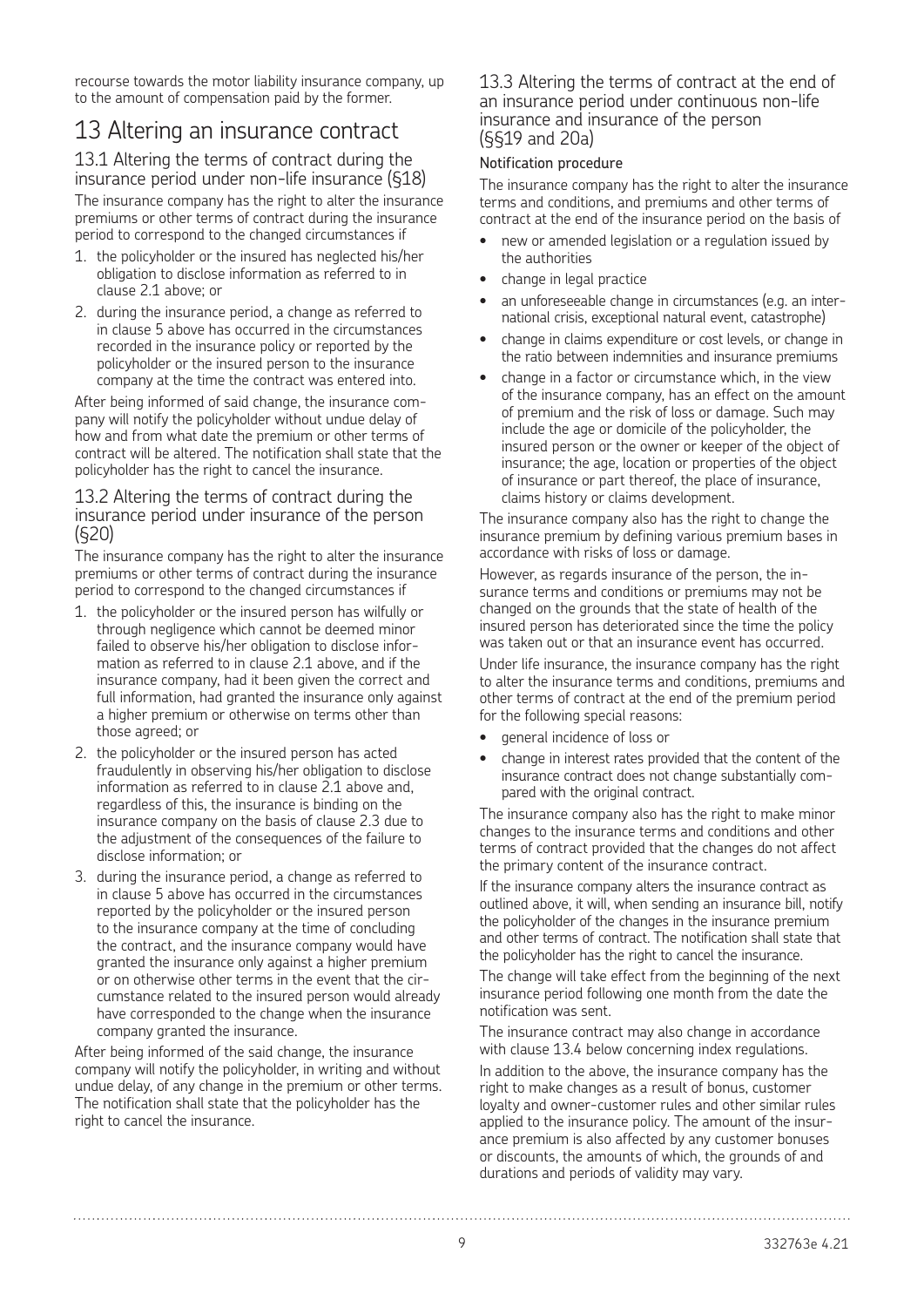#### Changes requiring termination of insurance

If the insurance company alters the insurance terms and conditions, premiums or other terms of contract in cases other than those listed above or discontinues an actively marketed benefit, the insurance company must give written notice of termination of the insurance as of the end of the insurance period. The notice will be sent one month before the end of the insurance period at the latest. However, changes to the terms and conditions are not possible in the case of life insurance.

#### 13.4 Effect of the index

The application of any index to an insurance contract is always mentioned in the insurance policy. Insurance which has no reference to any index in the insurance policy is not index-linked.

In the case of MyHome Insurance, the premiums, maximum compensation and deductibles are all linked to the construction cost index. The premiums, maximum indemnities and deductibles for the insurance for home contents in blocks of flats and terraced houses and for the insurance for parts of flats as well as for the insurance for stored home contents are, however, linked to the Finnish consumer price index.

The sums insured recorded in the policies for luggage, small boat, liability and legal expenses insurance are linked to the consumer price index. The deductible specified in the insurance policy is also linked to the consumer price index.

In the case of forest insurance and forest fire insurance, the premium is linked to the forest insurance premium index and the deductible to the consumer price index.

The maximum compensation and the amount of benefit under Health Insurance, Living Allowance Insurance, Pohjola Traveller's Insurance, Life Insurance and Disability Insurance are linked to the latest series of the consumer price index. If, however, the amount of benefit decreases with age in Life Insurance and Disability Insurance, the insurance premium is linked to the consumer price index.

#### Insurance policies to which the terms and conditions of Insurance no longer sold apply

In the case of life insurance, disability insurance and traveller's insurance, the sums insured recorded in the insurance policy are linked to the consumer price index. The sums insured of medical expenses insurance and accident insurance are linked to the consumer price index subgroup related to the price development of products and services in the medical and health care sectors. If, however, the sum insured decreases with age or is not expressed in euros owing to the type of compensation, the insurance premium is linked to the consumer price index. In the case of medical treatment expenses insurance, medical treatment insurance, medical expenses insurance and accident insurance, the deductible expressed in euros and the premium are linked to the consumer price index subgroup related to the price development of products and services in the medical and healthcare sectors.

In the case of non-life insurance, the sums insured recorded in the policies for moveable property, luggage, liability and legal expenses insurance are linked to the consumer price index. The sum insured recorded in the property insurance policy for buildings is linked to the construction cost index. In the case of full-value property insurance, the insurance premium is linked to the consumer price index as regards moveable property and to the construction cost index as regards buildings. The maximum compensation

recorded in the insurance policy for moveable property is linked to the consumer price index. The deductible specified in the insurance policy is also linked to the consumer price index.

#### 13.4.1 Index clause for the sum insured

The adjustment index used is the calendar month index four months before the first day of the insurance period. The sum insured recorded in the insurance policy is adjusted at the beginning of every insurance period by the same percentage as the adjustment index deviates from the adjustment index most recently used.

As of the beginning of the insurance period, the insurance premium is altered to match the adjusted sum insured.

The sum insured is rounded off to the nearest full euro.

In the case of non-life insurance, the ratio of the sum insured at the moment of loss or damage to the sum insured recorded in the insurance policy will be identical to the ratio of the calendar month index four months before the loss date to the adjustment index most recently used. In such a case, however, the sum insured at the moment of loss will be a maximum of 15% above the sum insured recorded in the insurance policy or the sum insured adjusted at the beginning of the previous insurance period.

#### 13.4.2 Index clause for the premium

The adjustment index used is the index for September of the calendar year preceding the first day of the insurance period. However, as regards forest insurance, the adjustment index used is the index of the calendar year preceding the first day of the insurance period. The insurance premium for each insurance period is changed by the same percentage as the adjustment index deviates from the adjustment index most recently used.

In insurance policies based on sums insured, the sum insured for the insurance period changes to match the adjusted insurance premium.

When the amount of benefit decreases with age in life insurance and disability insurance, the amount of benefit is determined on the basis of the premium. The premium for impaired risk is calculated from the amount of benefit.

#### 13.4.3 Index clause for maximum compensation under MyHome Insurance

The adjustment index used is the index for September of the calendar year preceding the first day of the insurance period. In the case of full-value insurance for building, moveable property and parts of a flat/house, the maximum compensation, recorded in the insurance policy, is adjusted at the beginning of every insurance period by the same percentage as the adjustment index deviates from the adjustment index most recently used.

The maximum compensation is rounded off to the nearest full euro.

#### 13.4.4 Index linking of maximum compensation and sums insured under Health Insurance, Living Allowance Insurance, Pohjola Traveller's Insurance, Life Insurance and Disability Insurance

The adjustment index used is the index for September of the calendar year preceding the first day of the insurance period. The maximum compensation amounts and the amounts of benefit recorded in the insurance policy are adjusted at the beginning of every insurance period by the same percentage as the adjustment index deviates from the adjustment index previously used.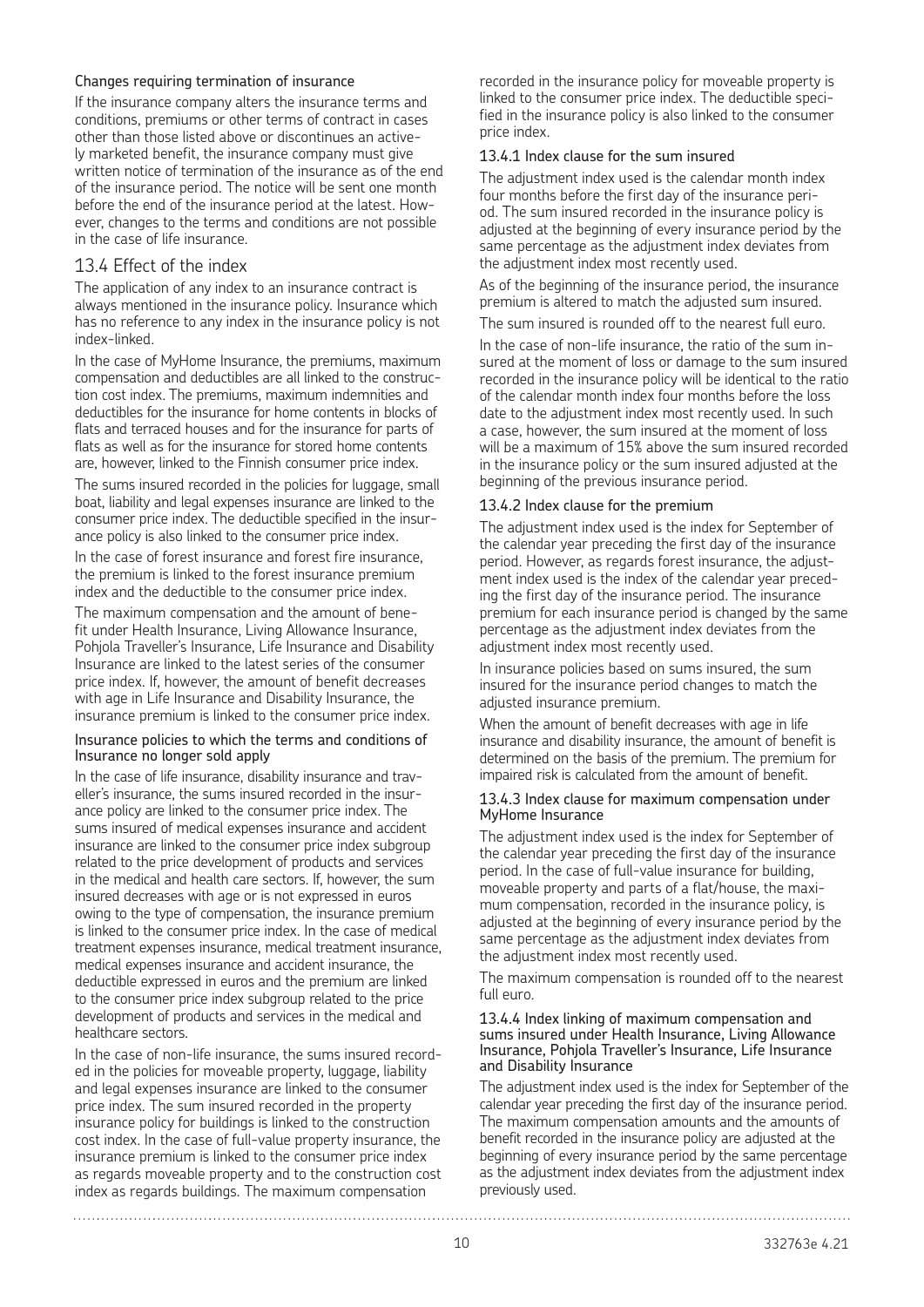The insurance premiums in both Life Insurance and Disability Insurance are made to correspond with the adjusted amount of benefit.

The maximum compensation and the amounts of benefit are rounded off to the nearest full euro.

#### 13.4.5 Index linking of maximum compensation under non-life insurance and insurance of the person to which the terms and conditions of Insurance no longer sold apply

The adjustment index used is the index for September of the calendar year preceding the first day of the insurance period. In the case of full-value insurance for moveable property, the maximum compensation, recorded in the insurance policy, is adjusted at the beginning of every insurance period by the same percentage as the adjustment index deviates from the adjustment index most recently used.

The maximum compensation is rounded off to the nearest full ten euros.

#### 13.4.6 Index clause for the deductible

The adjustment index used is the index for September of the calendar year preceding the first day of the insurance period. The deductible recorded in the insurance policy is adjusted at the beginning of every insurance period by the same percentage as the adjustment index deviates from the adjustment index most recently used.

The deductible is rounded off to the nearest full euro.

### 14 Termination of insurance contract

#### 14.1 Policyholder's right to terminate the insurance (§12)

The policyholder has the right, at any time, to terminate the insurance contract during the insurance period. Notice of termination must be given in writing. Notice of termination given in any other manner shall be null and void. If the policyholder has not specified a later termination date for the insurance, the insurance will terminate on the date the notice was submitted or sent to the insurance company. However, the right of termination does not exist if the agreed period of validity of the insurance contract is shorter than 30 days.

Notice given to one of the insurance companies is also valid for the other insurers.

#### 14.2 Insurance company's right to terminate nonlife insurance during the insurance period (§15)

The insurance company has the right to give notice of termination of the insurance during the insurance period if

- the policyholder or the insured person has, before the insurance was granted, provided incorrect or insufficient information and the insurance company, had it known the circumstances, would have refused to grant the insurance
- during the insurance period, a change which has substantially increased the risk of loss or damage has occurred in the circumstances recorded in the insurance policy or reported by the policyholder or the insured person to the insurance company at the time of concluding the contract, and which the insurance company cannot be deemed to have taken into account when concluding the contract
- the insured has wilfully or through gross negligence failed to observe the safety regulations

- the insured has wilfully or through gross negligence caused the insurance event, or
- the insured person has, after the insurance event. fraudulently provided the insurance company with incorrect or insufficient information relevant to the assessment of the insurance company's liability.

#### 14.3 Insurance company's right to terminate insurance of the person during the insurance period (§17)

During the insurance period, the insurance company has the right to terminate the insurance or to terminate the cover for an individual insured person under Sports Cover if

- 1. the policyholder or the insured person has wilfully or through negligence, which cannot be deemed minor, neglected their obligation to disclose information as referred to in clause 2.1 above, and the insurance company, had it been given correct and complete information, would have refused to grant the insurance altogether
- 2. the policyholder or the insured person has acted fraudulently in observing their obligation to disclose information as referred to in clause 2.1 above and, regardless of this, the insurance contract is binding on the insurance company on the basis of that clause
- 3. during the insurance period, a change as referred to in clause 5 above has occurred in the circumstances reported by the policyholder or the insured person to the insurance company at the time of concluding the contract, and the insurance company would not have granted the insurance in the event that the circumstance relating to the insured person would already have corresponded to the change when the insurance company granted the insurance
- 4. the insured person has wilfully caused the insurance event; or
- 5. the insured person has, after the insurance event, fraudulently provided the insurance company with incorrect or insufficient information relevant to the assessment of the insurance company's liability.

#### 14.4 Procedure when the insurance company terminates an insurance policy during the insurance period

Having been informed of the grounds for permitting termination, the insurance company will give written notice of termination without undue delay. The notice of termination will contain a mention of the grounds for termination. The insurance contract will end one month from the time the notice was sent.

The insurance company's right to give notice of termination of insurance owing to an outstanding insurance premium is defined in clause 4.2 above.

#### 14.5 The insurance company's right to terminate non-life insurance at the end of the insurance period (§16)

The insurance company has the right to give notice of termination of an insurance effective as of the end of the insurance period. The notice of termination will contain a mention of the grounds for termination. The notice will be sent one month before the end of the insurance period at the latest.